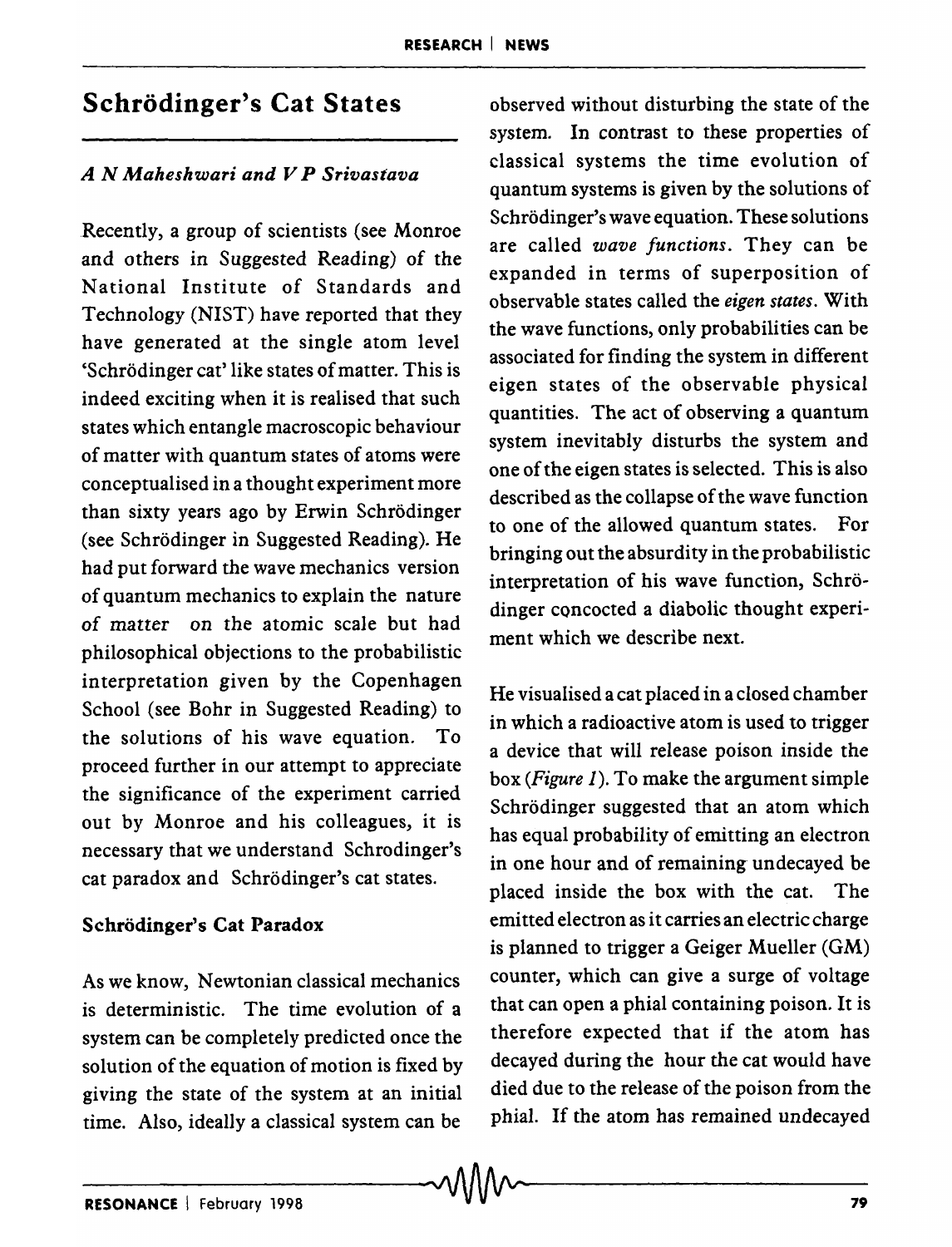

Figure 1. The box containing the cat, the radioactive nucleus and the poison.

the cat would be found alive when the box is opened. The probability of finding the cat alive or dead on opening the box after one hour is half. There is no paradox so far. The paradox arises when we describe the state of the unobserved system.

Let the quantum states of the atom which correspond to its decay by emission of an electron by it and the other which corresponds to it having remained undecayed be denoted by  $\psi_1$  and  $\psi_2$ , respectively. Let us symbolically denote the dead and alive states of the cat by the symbols  $\Xi_{\text{dead}}$  and  $\Xi_{\text{alive}}$ respectively. Therefore, the two states of the total system which combine the states of the radioactive atom with the dead and alive states of the cat are  $\Xi_{\text{dead}} \Psi_{\downarrow}$  and  $\Xi_{\text{alive}} \Psi_{\uparrow}$ respectively. According to the quantum superposition principle the unobserved state of the box before it is opened will be given by the following expression:

$$
\Sigma = (1/\sqrt{2}) \Xi_{\text{dead}} \psi_{\downarrow} + (1/\sqrt{2}) \Xi_{\text{alive}} \psi_{\uparrow}
$$

Such a state is called a *Schrodinger's cat* state. This is the unobserved state of the system, i.e. the state of the system before the box has been opened at the end of the one hour period. As can be seen from the expression above,  $\Sigma$ describes the strange-ness of the quantum world. States such as that of Schrodinger's cat entangled with quantum states have no reality. According to the Copenhagen interpretation of the Schrödinger cat state, an unobserved cat inside the box is neither dead nor alive. The radioactive decay has neither happened nor not. The way to get out of this paradoxical situation is to accept the quantum mechanical framework that nothing is real unless it is observed. When the system is observed and the cat is found dead one would have also found that the radioactive atom has decayed, and if the cat is found alive the radioactive atom would have been found to have 'remained undecayed. Although physicists could get out of the paradox by avoiding the question on the state of the unobserved system, the interest remained to find whether states like  $\Sigma$  can be produced in real experiments. The results reported by Monroe and others show that it is possible to entangle the electronic quantum states of an atom with classical-like wave packet states such that the state of the system looks like  $\Sigma$ , the Schrodinger cat like state. We next give in brief the main features of the NIST experiment.

#### Two Atoms in One

In the NIST experiment a <sup>9</sup>Be neutral atom is made to drift in an electromagnetic trap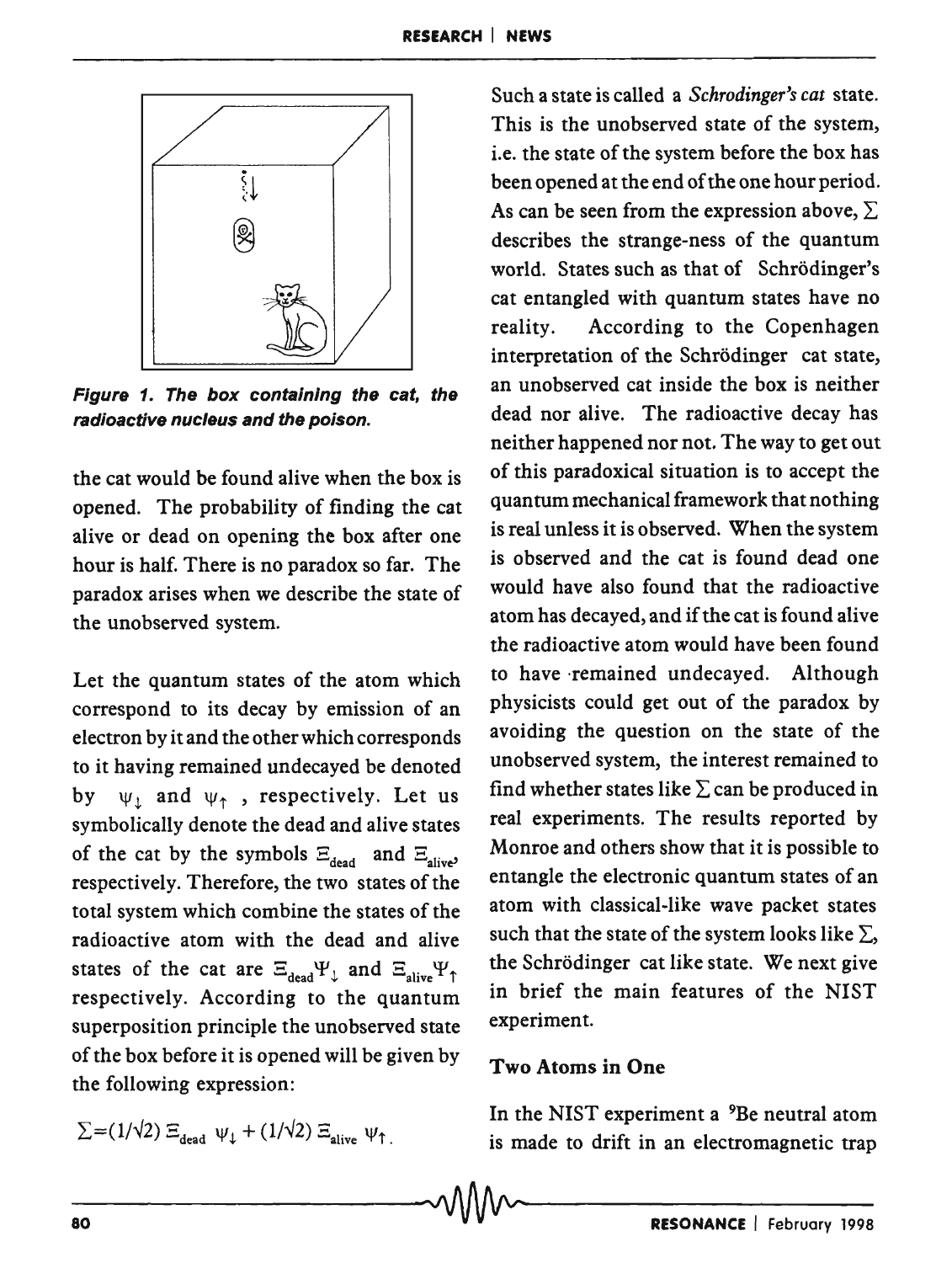(see Monroe and others *(Phys. Rev. A)* in Suggested Reading) and one of its electrons is stripped off to confine the ionised atom electromagnetically by a harmonic force. By laser cooling the single  ${}^{9}Be^+$  is made to oscillate in the quantum level corresponding to the zero-point energy of the harmonic oscillator (see Monroe and others *(Phys. Rev. Lett.)* in Suggested Reading). In this situation the ion settles virtually motionless at the centre of the trap. The  ${}^{9}Be^+$  can exist in two hyperfine ground states (denoted by  $\psi_i$  and  $\psi_1$ , respectively). The two states, which we may call spin-down and spin-up, are separated in frequency by about 1.250 GHz. At anyone time the ion has equal chance of being in one of the two states. The ion in the two states is pushed apart by applying a pair oflaser beams, called 'force beams', which drive the harmonic oscillator at the natural vibrational frequency of the trap. Each force sets the ion in motion with the spin-up and the spindown state, respectively. The result is that two wave packets which are tied up to one or the other of the hyperfine internal states of the ion begin to oscillate with phase difference of  $\pi$  The amplitude of oscillations of the wave packets is measured by adjusting the phase of the force lasers until they overlap and interfere with each other.

In the experiment the individual wave packets which were of size around 7nm could be pushed apart by as much as 80nm *(Figure 2).*  Although we have two localised wave packets, there is only one atom! The Schrodinger cat like states are formed. This is similar to the



Figure 2. Wave packets entangled with the electronic states of the ion can be apart by as much as BOnm and thus have some quantum classical features of the Schrodinger catstates.

situation encountered by Schrödinger in his thought experiment. We bring out this analogy.

If the localised wave packets are described by their position wave functions  $E_{x(1)}$  and  $E_{x(2)}$ and the two electronic states of the ion by  $\psi_{\perp}$ and  $\psi$ , the Schrodinger cat like state produced by Monroe and others is described by the wave function  $\Sigma_{\text{NIST}}$ ,

$$
\Sigma_{\text{NIST}} = (1/\sqrt{2}) \Xi_{x(1)} \psi_{\downarrow} + (1/\sqrt{2}) \Xi_{x(2)} \psi_{\uparrow}
$$

The authors point out that the evolution of the position-space wave packets with time has the appearance of a rolling marble in a bowl, which to an observer may seem like two marbles rolling back and forth in opposite directions and at times appearing simultaneously at each edge of the bowl. The existence of the superposition given above has been verified by detection of the quantum mechanical interference between the localised packets. The technology of producing such